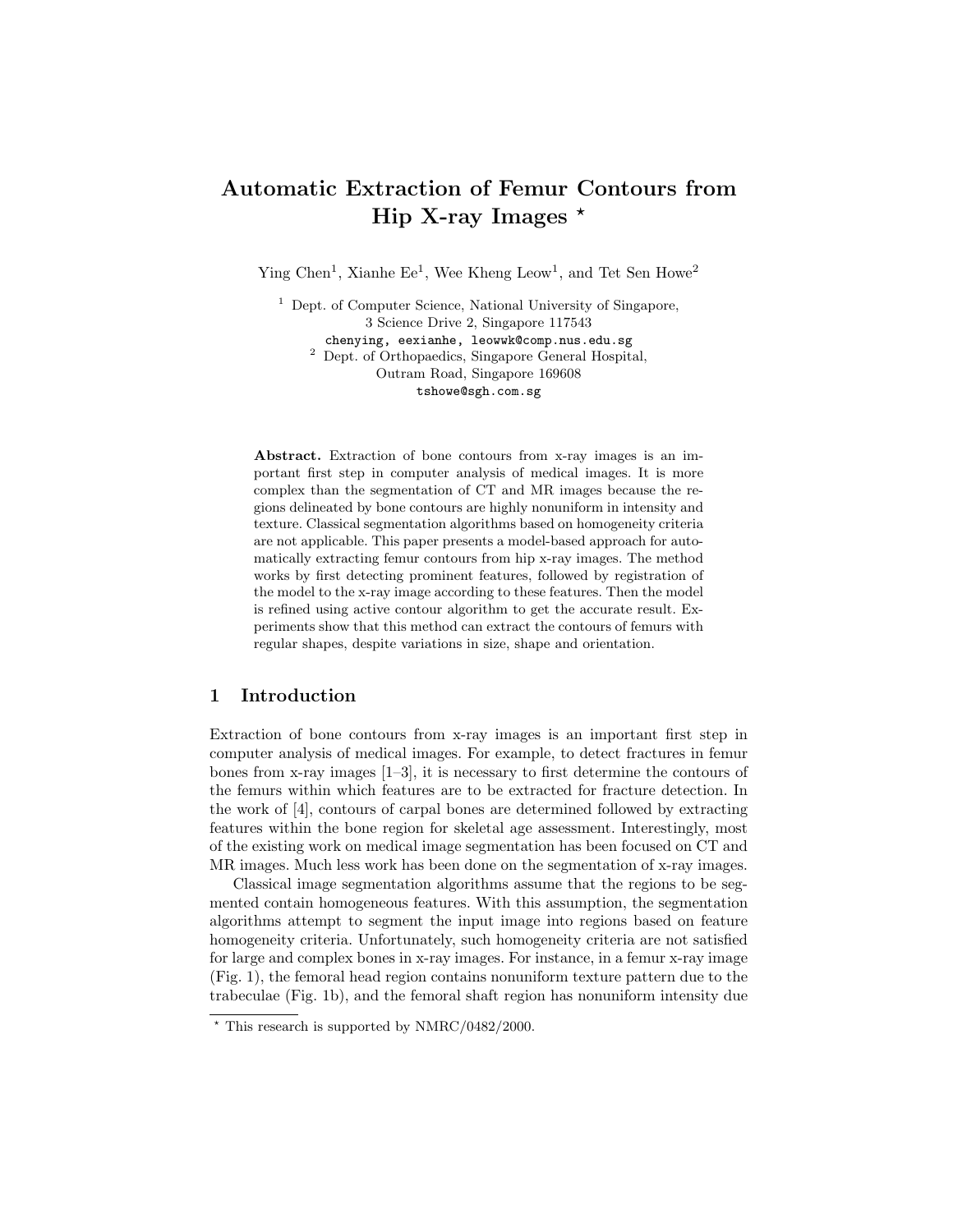to the hollow interior within solid bony walls (Fig. 1a). Moreover, the femoral head overlaps with the pelvis bone. In this case, the extraction of bone contours becomes a more complex problem than classical image segmentation problem. This paper describes a model-based approach for automatically extracting femur contours from standard hip x-ray images used in clinical practice (Fig. 1a).

## 2 Related Work

As discussed in Section 1, classical image segmentation algorithms that rely on region homogeneity criteria are not applicable for the extraction of femur contours in x-ray images. These algorithms include thresholding, region growing, region splitting and merging, watershed, classifier, clustering, etc. [5, 6].

Deformable models such as active contour [7], active shape [8], and level set method [9] have also been used for medical image segmentation [6]. These methods are contour-based instead of region-based. So, they have the potential of extracting contours of body parts that do not contain homogeneous features. An important weakness of these approaches is that they typically require good initialization of the model contour. If the model is poorly initialized, these approaches can be easily affected by noise and extraneous edges in the image, resulting in incorrect segmentation of the regions.

The atlas-based approach [6] can overcome the weakness of deformable models by roughly aligning a spatial map called atlas to the image before applying deformable model methods. That is, it attempts to solve the initialization problem of deformable models by using prior knowledge such as spatial relationships between the body parts in the images. This approach is very promising but it is typically application specific. That is, segmentation of different images of different body parts typically require different kinds of atlas that contain different prior knowledge. This approach has been applied to the segmentation of brain MR images [10, 11] and abdominal CT images [12].

In our application, the atlas-based approach can still face difficulties because the femurs in different images can be oriented differently (Fig. 4) due to variations in the patients' standing postures resulting from femur fractures. Incorporating articulation of body parts in the atlas-based approach may help to solve the problem of model initialization but it makes the atlas very complex and difficult to use. Instead, we apply a simpler model-based approach specific to the femur bone that can handle variations in shape, size, as well as the orientation of the femur in different images.

## 3 Overview of Algorithm

Our algorithm takes a standard hip x-ray image (Fig. 1a) as the input and automatically extracts femur contours in the x-ray image. It is a model-based algorithm that consists of three main stages:

1. Delineation of the regions that contain the left and the right femurs.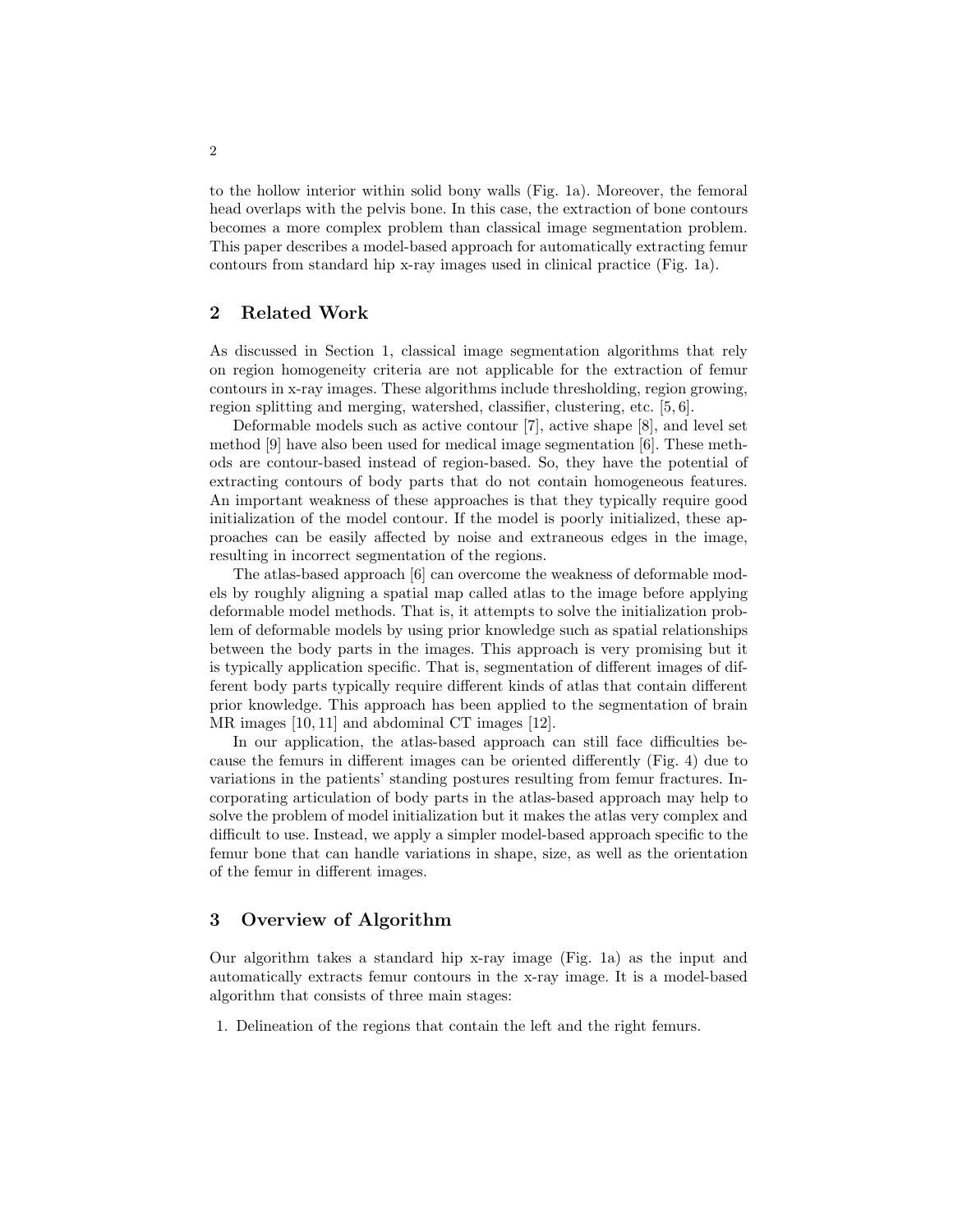

Fig. 1. (a) A standard hip x-ray image. The dark lines delineate the regions that contain the femurs. (b) Close-up view of femoral head.

- 2. Registration of a 2D model femur contour to femur regions in the image.
- 3. Application of the active contour algorithm with shape constraints to refine the femur model to accurately identify the femur contour in the image.

The first stage is easy to automate because the pose of the patients are similar when the hip x-ray images are taken. The femurs always fall in the left and right bottom corners of the images. Based of 50 training samples, it is determined that the femur region falls within a bounding box of size  $990 \times 1160$  pixels.

The second and third stages are described in the following sections.

#### 3.1 Registration of Femur Model

This stage applies prior knowledge about the femur to register a model of the femur contour to the one in the image. It consists of four main steps:

- 1. Detection of candidate femoral shafts represented by pairs of parallel lines.
- 2. Detection of candidate femoral heads represented by circles.
- 3. Detection of candidate turning points near the base of the greater trochanter.
- 4. Piecewise registration of model femur contour.

## 1. Detection of Candidate Femoral Shafts

The outer contours of the femoral shaft consists of two approximately parallel straight lines. So, the natural way to detect femoral shaft is to find a pair of long parallel straight lines.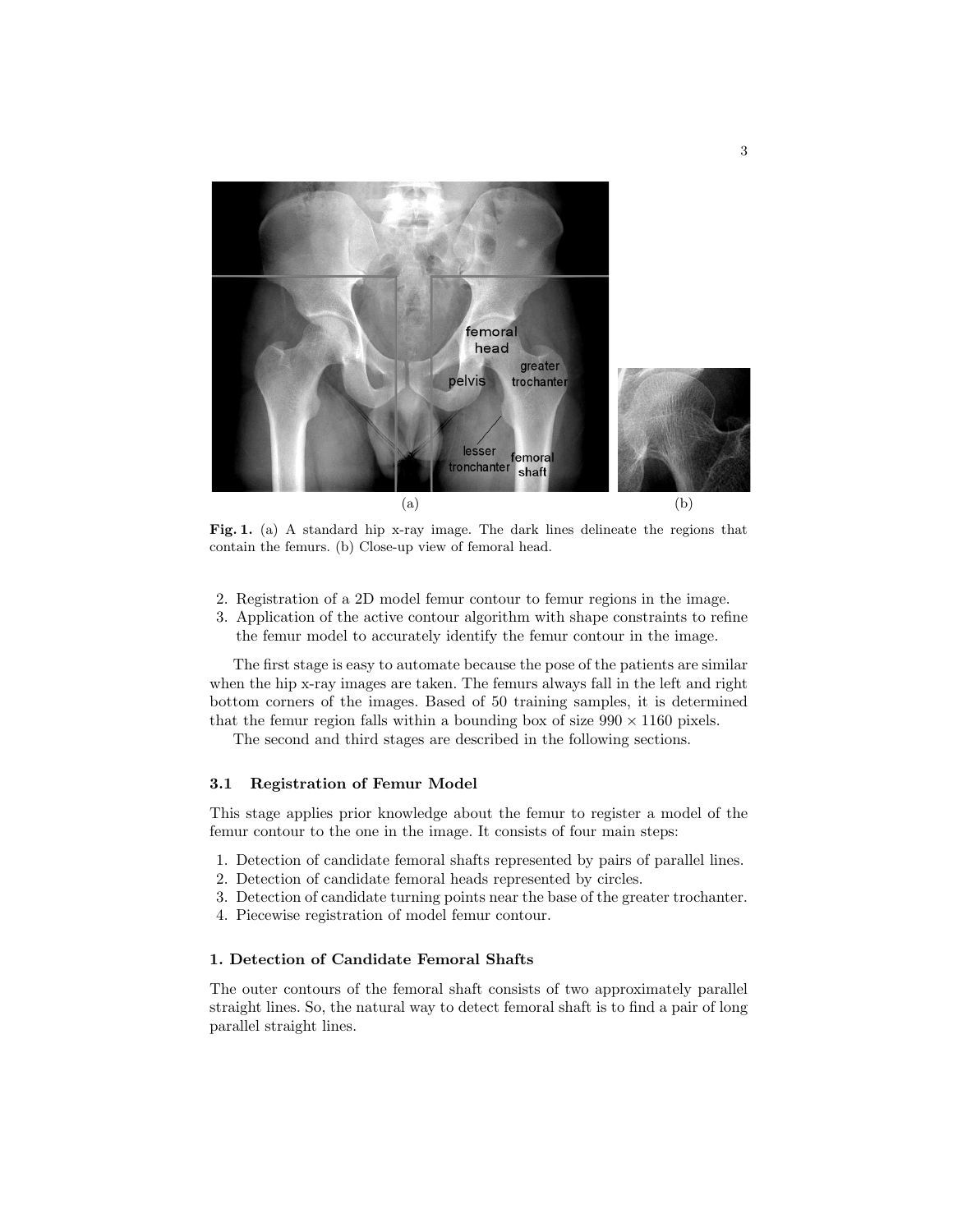Femoral shaft detection is performed as follows. First, up to 8 points near the bottom of the image with the largest horizontal intensity gradient components are identified. These are good candidate feature points because the points of the shaft contours have very large intensity gradients. The directions of the intensity gradients at these points should not be larger than  $30^{\circ}$  (determined from training samples) because the shafts are roughly vertical in the images.

Next, contour following method is applied to identify approximately straight lines starting at the points detected above. The points along a line should have roughly the same intensity gradient direction, and fit well onto a straight line.

After identifying all candidate lines, they are paired up to form candidate femoral shaft contours. The lines are paired based on the following criteria:

- The width  $w_i$  between a pair i of lines should fall within an acceptable range. From training samples, it is found the width has a unimodal distribution which can be modeled by a Gaussian  $G_s$  with a mean  $\mu_s$  of 44.64 pixels and a standard deviation  $\sigma_s$  of 4.67. So, given the width  $w_i$ , the probability that the pair of lines is the shaft contour is given by  $G_s(w_i|\mu_s, \sigma_s)$ .
- The lines in a pair  $i$  have the correct intensity gradient directions. Specifically, the intensity gradient of the line on the left of the femur should change from dark to bright along the positive x-axis, and that of the line of the right of the femur should change in the opposite direction. Moreover, they should also have large intensity gradient magnitudes  $M_i$ , which is computed as the mean of the intensity gradient magnitudes of the points along the lines.
- Thus, the probability  $P_i$  that a pair i of lines is indeed the shaft contour is proportional to the product  $M_i G_s(w_i | \mu_s, \sigma_s)$ , assuming the intensity gradient magnitude and the shaft width are independent factors. The intensity gradient magnitude is based on x-ray absorption, while the shaft width is based on the patient's body size. These two factors are thus independent.

So, each candidate femoral shaft i is associated with a probability measure  $P_i$ . The top candidates, at most three, with the largest probability measures are kept. Figure 2(a) illustrates an example with two candidate femoral shaft contours.

#### 2. Detection of Candidate Femoral Heads

The femoral head is approximately circular. Usually, the contour of the femoral head is not very distinctive. On the other hand, the femur socket of the hip bone appears as strong edges in x-ray images, and the points on these strong edges have very large horizontal or vertical intensity gradient components. So, such points are detected at the top left corner of the femur region in the image. Next, circles are fitted over these points using circular Hough transform.

For a particular patient, the size of the femoral head is positively related to that of the femoral shaft. From training samples, it is found that the ratio of the radius of the femoral head to the width of the femoral shaft has a unimodal distribution which can be modeled by a Gaussian  $G_h$  with a mean  $\mu_h$  of 0.91 and a standard deviation  $\sigma_h$  of 0.11. Given a fitted circle i with radius  $r_i$  and a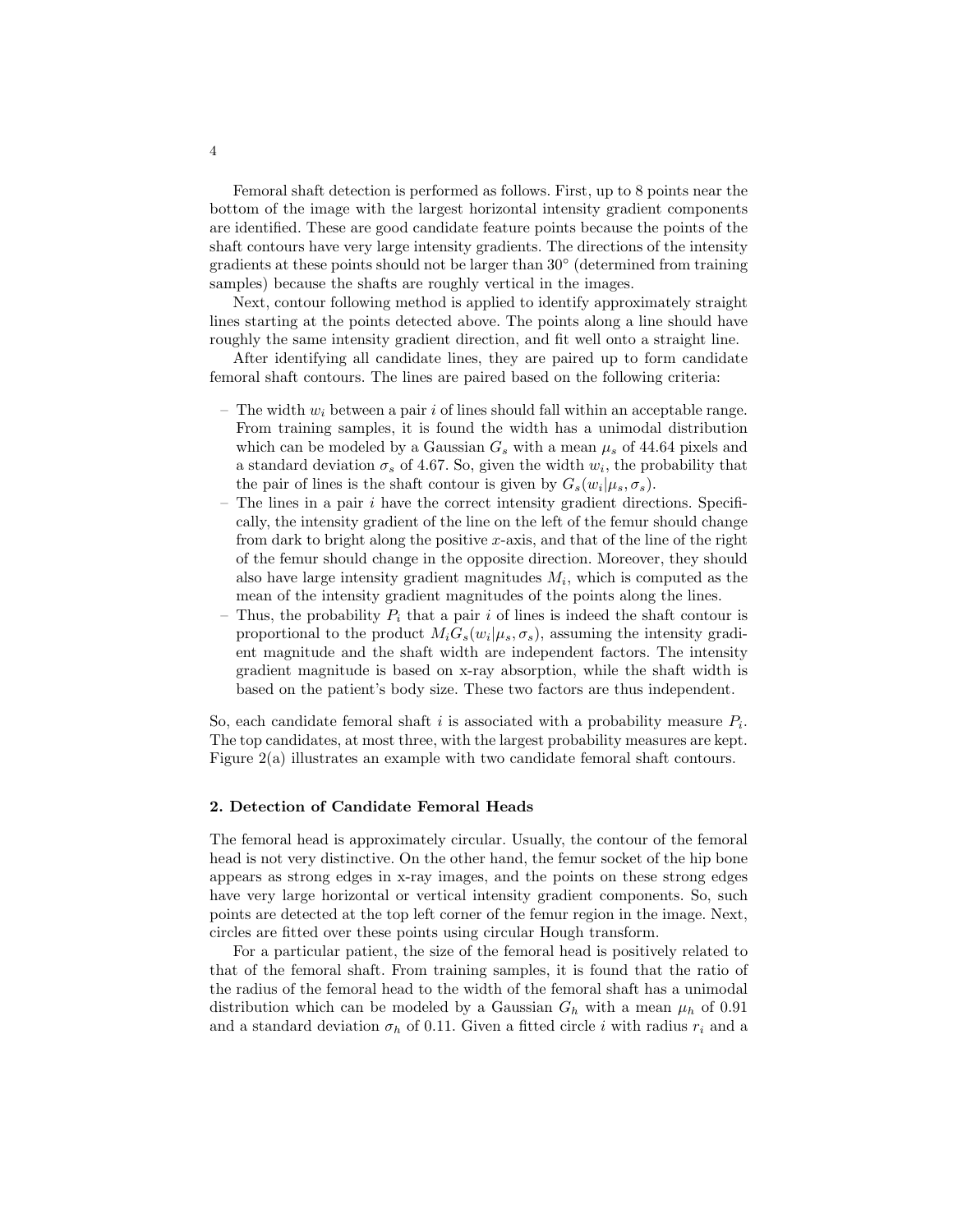

Fig. 2. (a) Candidate femoral shafts. (b) Candidate femoral heads. (c) Turning point (white dot) at greater trochanter.

candidate shaft with width  $w_i$ , the probability that circle i falls onto the femoral head is given by  $G_h(r_i/w_i|\mu_h, \sigma_h)$ . For each candidate shaft found in the previous step, the top femoral head candidates, at most three, with the largest probabilities are kept. This produces at most nine shaft-head combinations. Fig. 2(b) illustrates an example with 3 candidate femoral heads.

#### 3. Detection of Candidate Turning Points

In addition to the candidate femoral shafts and heads, an important feature point which we call the "turning point" is also extracted (Fig. 2c). This feature point is required to correctly initialize the model feature contour for running the active contour algorithm. It is obtained as follows:

- For each candidate femoral shaft, the line on the right side of the parallel pair is extended upward using contour following method with the straight line condition relaxed. So, the line now traces a curve that goes along the boundary of the greater trochanter.
- Next the second derivatives of the points along the curve is computed. The locations of the zero crossings of the second derivatives are identified.
- For each shaft-head combination, the candidate turning points along the shaft and below the center of the head are identified.
- The lowest candidate turning points, at most three, are kept for each shafthead combination. This produces at most 27 shaft-head-turning point combinations.

#### 4. Piecewise Registration of Femur Model

The model femur contour is divided by five feature points into five segments (Fig. 3a). The corresponding features points in the image are obtained as follows.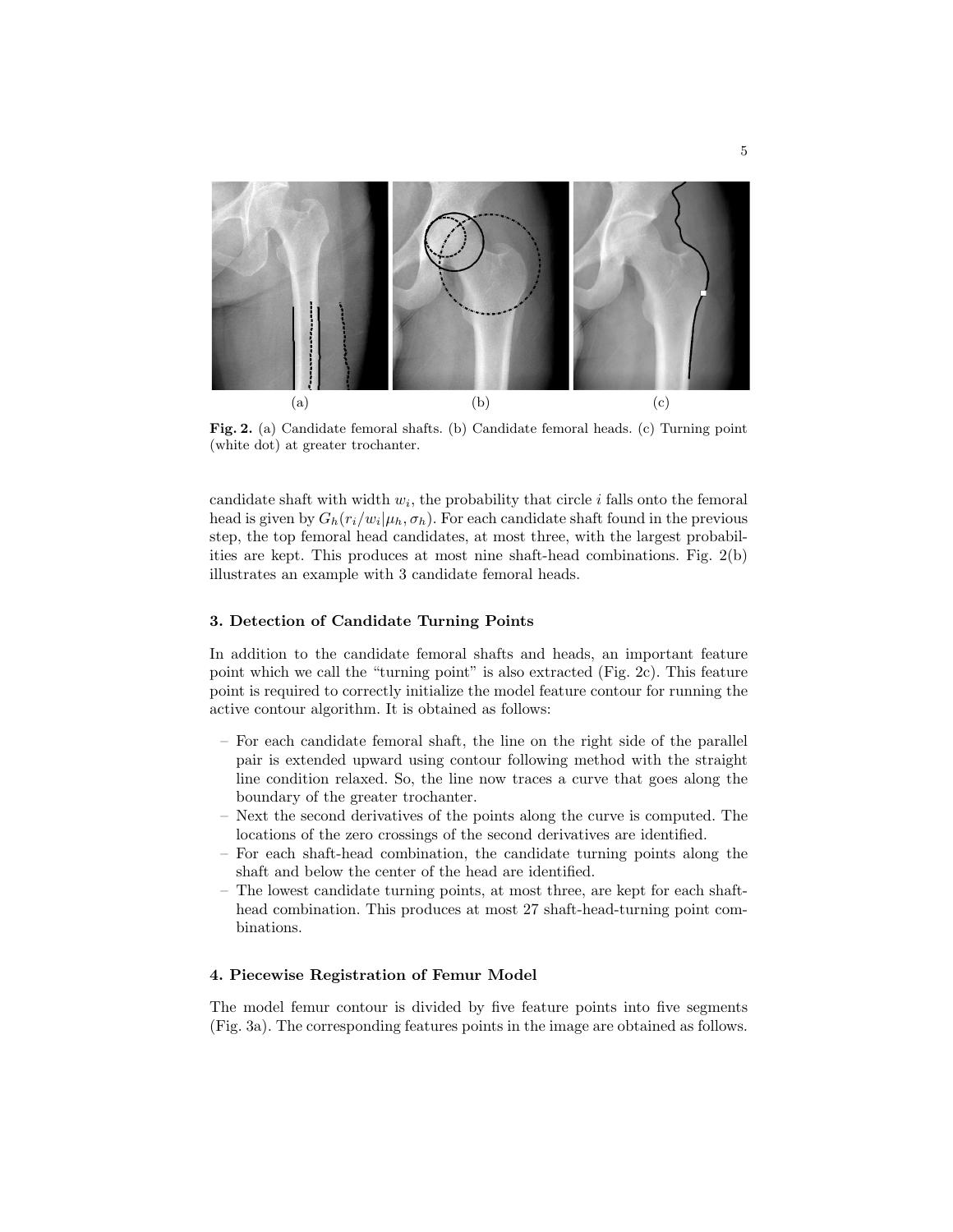

Fig. 3. (a) Model femur contour divided into 5 segments. (b) Piecewise registered femur model used as the initial configuration of the snake algorithm. (c) Extracted femur contour after running the snake algorithm.

The two feature points on the head contour are obtained from the top-most and left-most points of a candidate femoral head. The two feature points at the bottom of the shaft contour are obtained from a candidate femoral shaft. The last feature point is a candidate turning point.

The model femur contour is placed onto the image by piecewise registration of the segments based on each of the 27 possible shaft-head-turning point combinations. The registration of each segment is performed by computing the scaling factor s, rotation matrix  $\bf{R}$  and translation vector  $\bf{T}$  that maps a model feature point p to the corresponding image feature point q:

$$
\mathbf{q} = s\mathbf{R}\mathbf{p} + \mathbf{T}.\tag{1}
$$

All other points along the model contour are mapped in the same way onto the image. Figure 3(a) illustrates a model femur contour that is registered onto the image and to be used as the initial configuration of the active contour algorithm.

#### 3.2 Active Contour with Curvature Constraints

The original active contour [7], or snake, algorithm is too flexible for this application and has a high tendency of being attracted to noise and extraneous edges instead of the desired femur contour. To allow the snake to avoid noise and extraneous edges, shape constraints are added to the snake model.

The snake is represented by a parametric contour  $\mathbf{v}(s) = (x(s), y(s)), 0 \le$  $s \leq 1$ . Its internal energy  $E_i(\mathbf{v}(s))$  is defined as

$$
E_i(\mathbf{v}(s)) = \frac{1}{2} \left( \alpha \|\mathbf{v}'(s)\|^2 + \beta \|\mathbf{v}''(s)\|^2 \right) \tag{2}
$$

where  $\alpha$  and  $\beta$  controls the stretching and bending of the snake contour. It is attracted to image features such as edges and lines. The image features are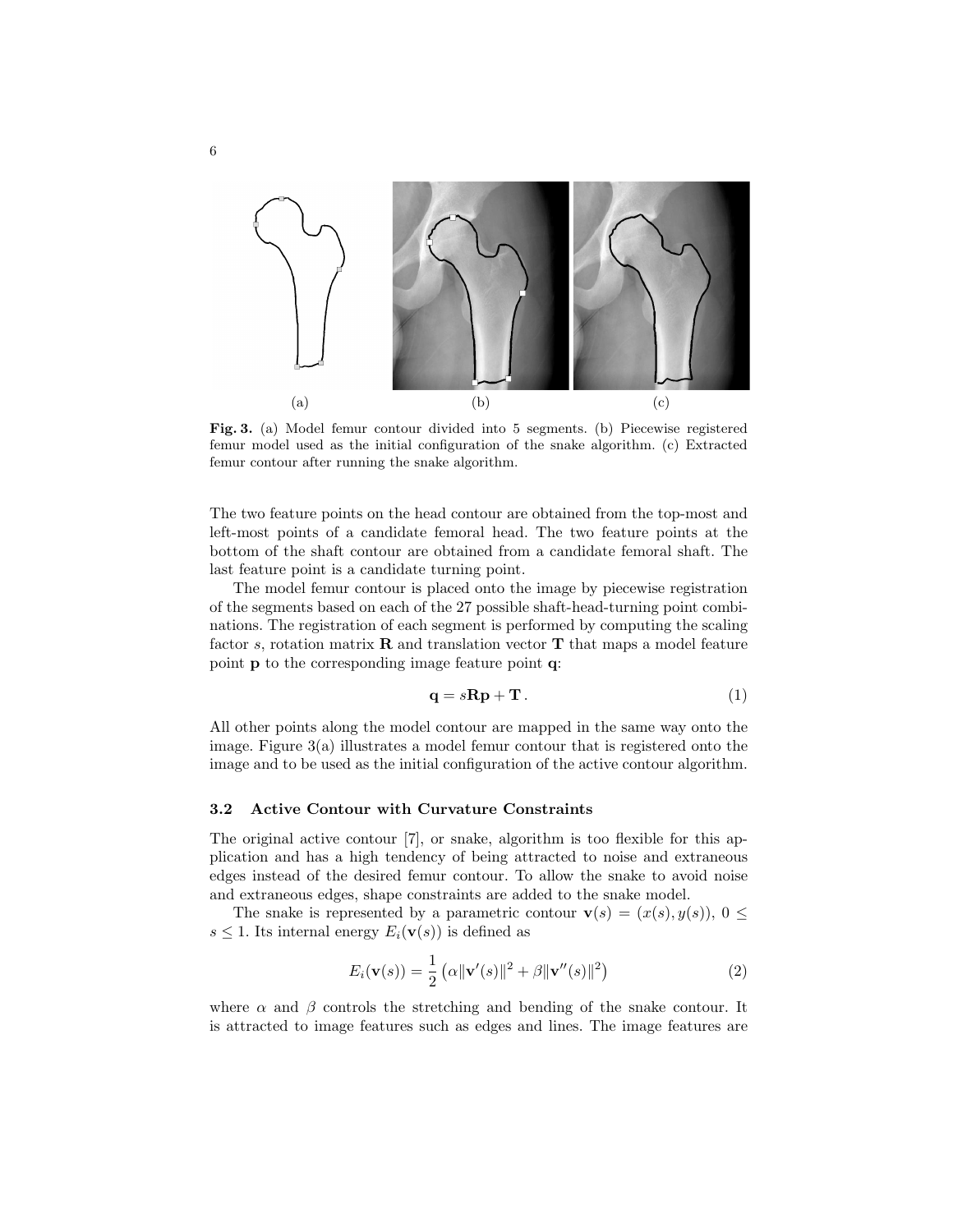represented by the external energy  $E$ . In our application, the gradient vector flow field [13] is used for  $E$ .

The shape of a snake can be constrained by constraining its curvature. The curvature of a contour is proportional to the rate of change of the tangent of the contour, which is a second derivative of the contour point. So, the curvature can be represented by the second derivative vector  $\mathbf{v}''(s) = (x''(s), y''(s))$ .

To constrain the curvature, we introduce a spring force that is proportional to the difference between the actual curvature  $\mathbf{v}''(s)$  of the snake and the reference curvature  $\omega(s)$  of the model. The reference curvature is obtained by averaging the curvature of corresponding points in training samples. Then, the spring energy  $E_c(\mathbf{v}(s))$  is given by

$$
E_c(\mathbf{v}(s)) = \frac{\xi}{2} ||\mathbf{v}''(s) - \boldsymbol{\omega}(s)||^2
$$
\n(3)

where  $\xi$  is a constant parameter that controls the stiffness of the snake. The larger the  $\xi$ , the more stiff is the snake, and thus, the better is the snake in preserving its reference shape encoded by the reference curvature  $\omega(s)$ .

The snake's total energy  $E_T$  is

$$
E_T = \int \left[ E_i(\mathbf{v}(s)) + E_c(\mathbf{v}(s)) + E(\mathbf{v}(s)) \right] ds.
$$
 (4)

When  $E_T$  is minimized,  $\mathbf{v}(s)$  satisfies the following Euler-Lagrange equation, which can be obtained using variational calculus:

$$
-(\alpha \mathbf{v}'(s))' + (\beta \mathbf{v}''(s))'' + (\xi \mathbf{v}''(s) - \xi \boldsymbol{\omega}(s))'' + \nabla E(\mathbf{v}(s)) = 0.
$$
 (5)

Denote the vectors  $\nabla E = \mathbf{F} = (F_x, F_y)$  and  $\boldsymbol{\omega} = (\omega_x, \omega_y)$ . Discretizing Eq. 5 and rewriting in matrix form yields

$$
\mathbf{A}_x \mathbf{x} + \mathbf{F}_x = 0
$$
  
\n
$$
\mathbf{A}_y \mathbf{y} + \mathbf{F}_y = 0.
$$
\n(6)

Let the snake be a closed contour with n points such that  $\mathbf{v}(n+1) = \mathbf{v}(1)$ . Then, the matrix  $\mathbf{A}_x$  is given by

$$
\mathbf{A}_x = \begin{bmatrix} c_1 & d_1 & e_1 & 0 & \cdots & 0 & a_1 & b_1 & f_1 \\ b_2 & c_2 & d_2 & e_2 & 0 & \cdots & 0 & a_2 & f_2 \\ \vdots & \vdots & \vdots & \vdots & \vdots & \vdots & \vdots & \vdots \\ d_n & e_n & 0 & \cdots & 0 & a_n & b_n & c_n & f_n \\ 0 & 0 & 0 & 0 & \cdots & 0 & 0 & 0 & 1 \end{bmatrix} \tag{7}
$$

where

$$
a_i = e_i = \beta + \xi b_i = d_i = -\alpha - 4\beta - 4\xi c_i = 2\alpha + 6\beta + 6\xi f_i = \xi(-\omega_{x,i-1} + 2\omega_{x,i} - \omega_{x,i+1}).
$$
 (8)

Compared to the original snake,  $\mathbf{A}_x$  has an additional column of constants  $f_i$ that capture the second derivatives of the reference curvature at points  $v(i)$ .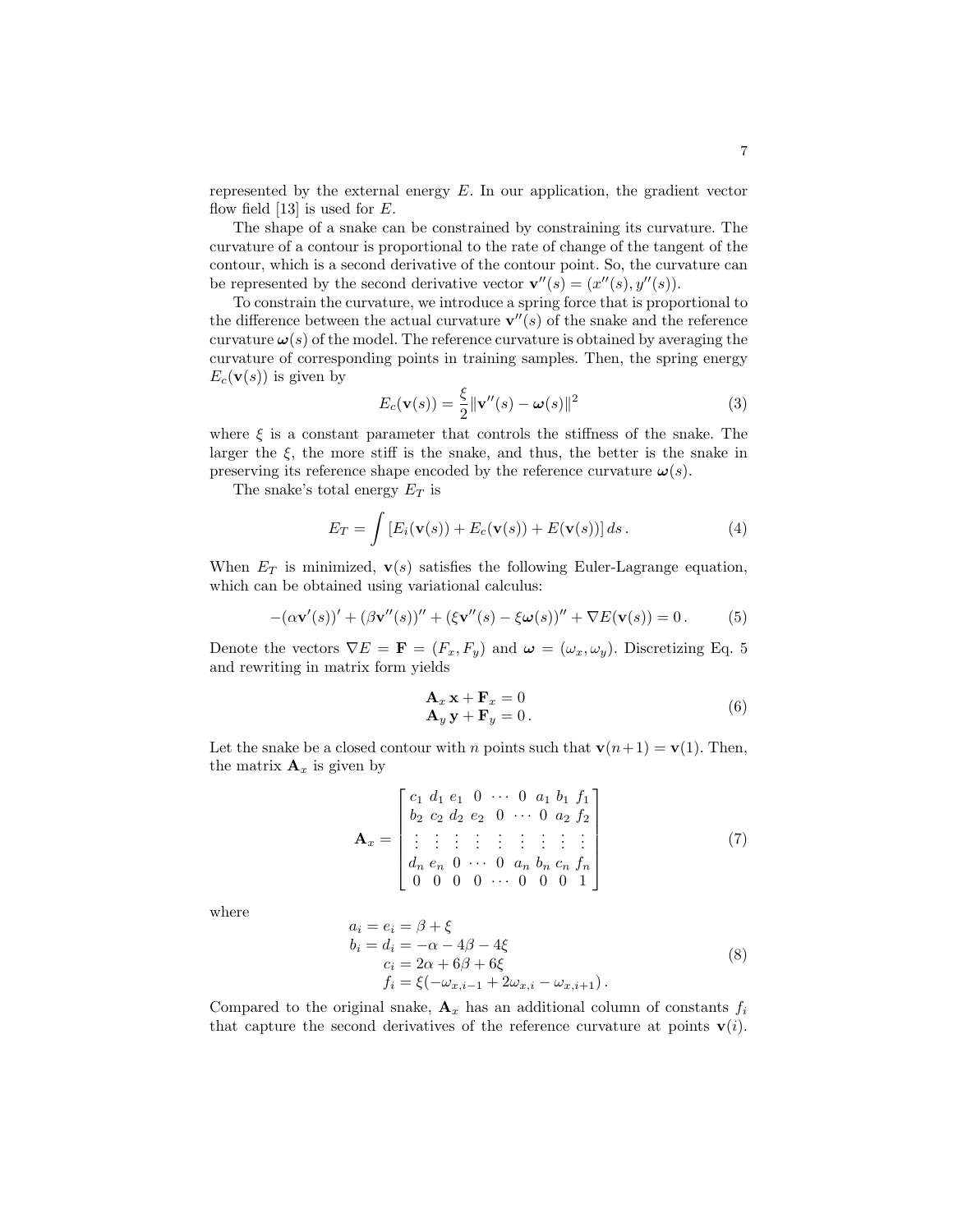Moreover, an extra row of  $n$  zeros followed by a 1 is added to make the matrix square and invertible. The matrix  $\mathbf{A}_y$  is the same as  $\mathbf{A}_x$  except  $\omega_x$  in  $f_i$  is replaced by  $\omega_{\eta}$ .

Equation 6 can be solved iteratively by regarding  $x$  and  $y$  as functions of time  $t$ , yielding the iterative update equations:

$$
\mathbf{x}(t) = (\mathbf{A}_x + \gamma \mathbf{I})^{-1}(\gamma \mathbf{x}(t-1) - \mathbf{F}_x(t-1))
$$
  
\n
$$
\mathbf{y}(t) = (\mathbf{A}_y + \gamma \mathbf{I})^{-1}(\gamma \mathbf{y}(t-1) - \mathbf{F}_y(t-1)).
$$
\n(9)

The constrained snake algorithm is applied onto each of the candidate shafthead-turning point combinations. After the snake algorithm has converged, the shape difference between the candidate resultant snake and the reference model is computed in terms of the mean squared error of rigid registration between them. The candidate result with the smallest shape difference is regarded as the extracted femur contour.

Existing methods that also incorporate geometric constraints in the snake include [11, 14]. Shen et al. [11] embedded geometric information as attribute vector into a snake. The attribute vector contains the areas of triangles formed by each point on the snake and their two neighboring points. During the snake's evolution process, the areas of the triangles are constrained. However, triangles of different shapes can have the same area. So, this method may not reliably constrain the snake's shape.

Foulonneau et al. [14] includes Legendre moments in the snake. The shortcoming of this method is that moments provide global description of a reference shape. Large local deformations such as size variations of parts of the femur and orientation variations of femurs in different images (Fig. 4) would change the moments significantly even though the overall shape remains roughly the same. Moreover, this method will become very complex if rotation invariance, left out in [14], is to be considered as well.

In comparison, our method not only allows the snake to handle shape and size variations but also variations in the orientations of the femurs.

### 4 Tests and Discussion

A training set of 100 femur images with manually extracted contours were used to determine the shaft width model and the femoral head radius model. A different set of 172 femur images were used to test the contour extraction method. The size of all training and testing images was  $297 \times 348$ . A simple model femur is used by the algorithm to extract the femur contours in the test images. The error of an extracted contour is measured in terms of the mean error between the points on the extracted contour and their corresponding points on the manually marked contour. Success rate is the fraction of testing samples whose femur contours are extracted accurately. A femur contour is considered successfully extracted if the error is less than 8 pixels, which is only 2% of the image size.

Of the 172 testing samples, 81.4% of the femur contours were successfully extracted, despite the variations in shapes, sizes and orientations of the femurs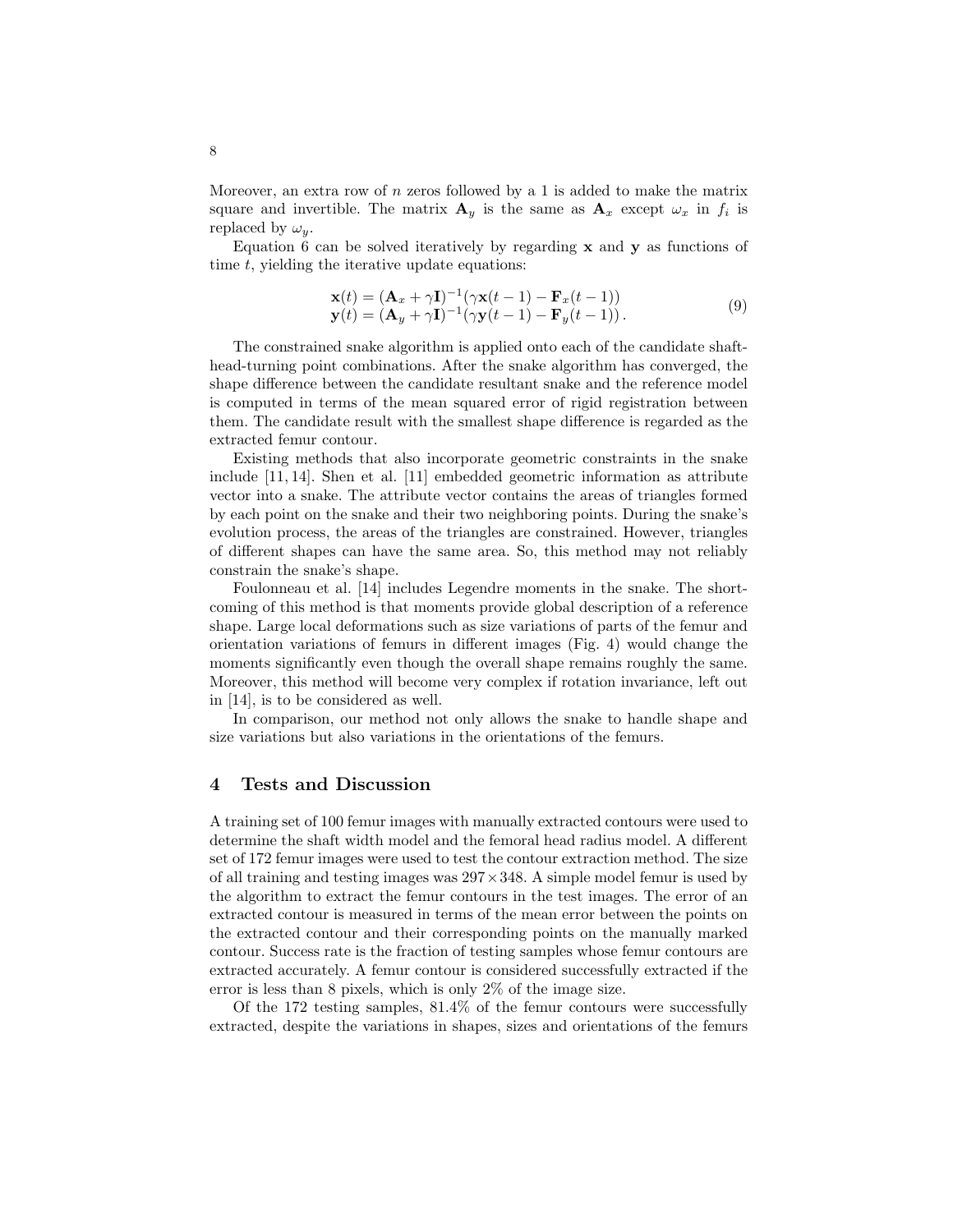

Fig. 4. Sample test results. Despite the significant variations in the shapes, sizes, and orientations of the femurs in the images, correct femur contours are extracted. The errors are: (a) 0.98 pixel (b) 3.27 pixels (c) 3.92 pixels

in the images (Fig. 4). The mean and standard deviation of the errors of the successful samples are 3.88 pixels and 1.50 pixels.

Among the failed cases, 31.3% are such that at least one of the candidate solution is acceptable but not the top ranking solution (e.g., Figure 5a). If we consider these cases as successful cases, the success rate becomes 87.2%.

The other 68.7% of the failed cases do not have acceptable results among the candidate results. Failed samples are either fracture cases such as Figure 5(b) or healthy femurs with odd shapes such as Figure 5(c) or images that contain artifacts such as extraneous straight lines caused by the analogue imaging process. Odd shaped femurs have very short neck or shaft or both, due to the unusual standing postures of the patients with fractures on the other femurs.



Fig. 5. Sample failed cases. (a) One of the candidate solution is acceptable but not ranked at the top. (b) Fractured femur with severe shape distortion. (c) Healthy femur with an odd shape. There is almost no neck or shaft.